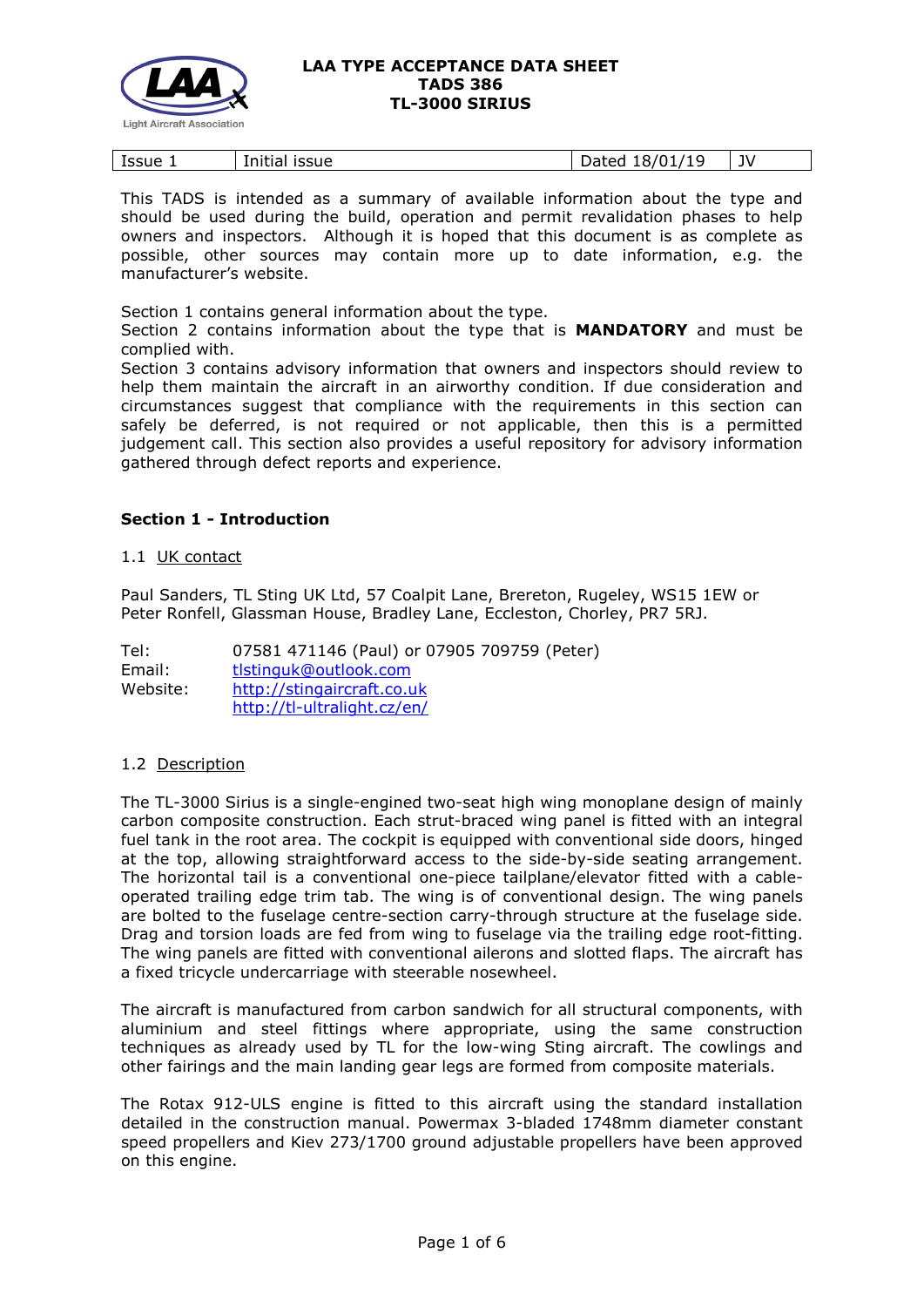

The Rotax 912iS engine is also fitted to the type. A composite Powermax 3-bladed propeller of 1748 mm diameter has been approved on this engine. To facilitate fuel management, the fuel system includes a small header tank on the aft side of the firewall and port and starboard feeder fuel pumps to move fuel from the wing tanks to the header tank. The electrical system is also changed compared with the 912-ULS installation to accommodate the electrical requirements of the injected 912iS engine and its associated fuel and management systems.

Note that the only propeller(s) approved for an individual aircraft are those listed on the individual aircraft's Operating Limitations document or in the PTL/1 (Propeller Type List) for the type.

# **Section 2 – Mandatory information for owners, operators and inspectors**

## 2.1 Fast Build Kit 51% Compliance

The following items must be carried out by the builder to satisfy the 51% rule:

| Preparatory work | Inspect incoming fuselage kit<br>Inspect flying control components<br>Inspect tail kit components<br>Inspect wing kit components<br>Inspect undercarriage components<br>Inspect engine installation components        |
|------------------|-----------------------------------------------------------------------------------------------------------------------------------------------------------------------------------------------------------------------|
| Fuselage         | Install brackets and fittings<br>Fabricate cables, wires and lines<br>Install cables, wires and lines<br>Install windows, doorframe and fittings<br>Fabricate and install engine mounting attachment<br>reinforcement |
| Wings            | Install cables, wires and lines<br>Install and rig wings and lift struts to fuselage<br>Install aileron trim tab<br>Install and rig aileron<br>Install and rig flap                                                   |
| Tail             | Install and rig elevator trim tab<br>Install and rig elevator<br>Install rudder brackets and fittings<br>Inspect and install empennage                                                                                |
| Undercarriage    | Fabricate cables, wires and lines<br>Assemble wheels, brakes, tyres, landing gear<br>Fabricate fairings<br>Install landing gear components                                                                            |
| Powerplant       | Install engine<br>Install cowlings<br>Install propeller<br>Install fuel system components<br>Install firewall                                                                                                         |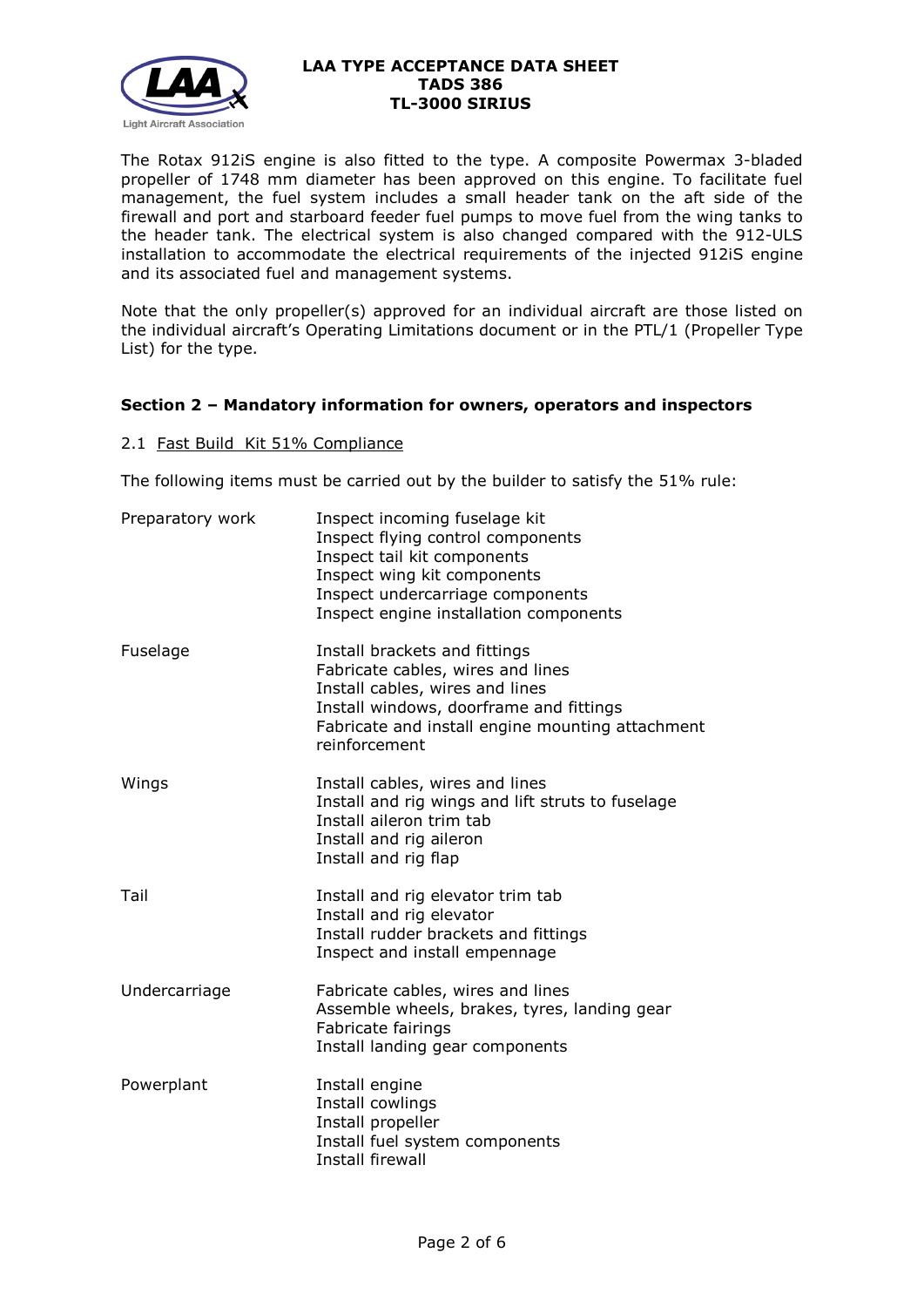

| Cockpit        | Install instrument panel<br>Fabricate seats     |
|----------------|-------------------------------------------------|
|                | Install seats                                   |
|                | Fabricate electrical loom                       |
|                | Install electrical systems                      |
|                | Install avionics                                |
|                | Install aerials                                 |
|                | Install lights                                  |
|                | Adjust rudder pedal assembly                    |
|                | Install yoke, aileron, rudder and flap pushrods |
| Final assembly | Apply external markings                         |
|                | Install placards and registration marks         |
|                | Ground tests                                    |

# 2.2 Build Manual

TL-3000 Sirius Build Manual (UK) v2.31 (Jan 2019) and TL-3000 Sirius Build Manual (UK) Part 2 v2.31 (Jan 2019), or later, have been accepted by LAA.

These are available from TL Sting UK Ltd.

## 2.3 Build Inspections

Build inspection schedule 88 (TL3000 Sirius). Inspector approval codes AC-1 or A-A or K. Inspector signing off final inspection also requires 'first flight' endorsement.

## 2.4 Flight Manual

Pilot's Operating Handbook TL-3000 Sirius has been accepted by the LAA. This is available from TL Sting UK Ltd.

A supplement is required for operation with the Rotax 912iS engine, V1.3 dated 29/8/18 or later.

## 2.5 Mandatory Permit Directives

None applicable specifically to this aircraft type.

Also check the LAA website for MPDs that are non-type specific [\(TL2.22\)](http://www.lightaircraftassociation.co.uk/engineering/TechnicalLeaflets/Operating%20An%20Aircraft/TL%202.22%20non-type%20specific%20MPDs.pdf).

# 2.6 LAA Required Modifications (including LAA issued AILs, SBs, etc)

None.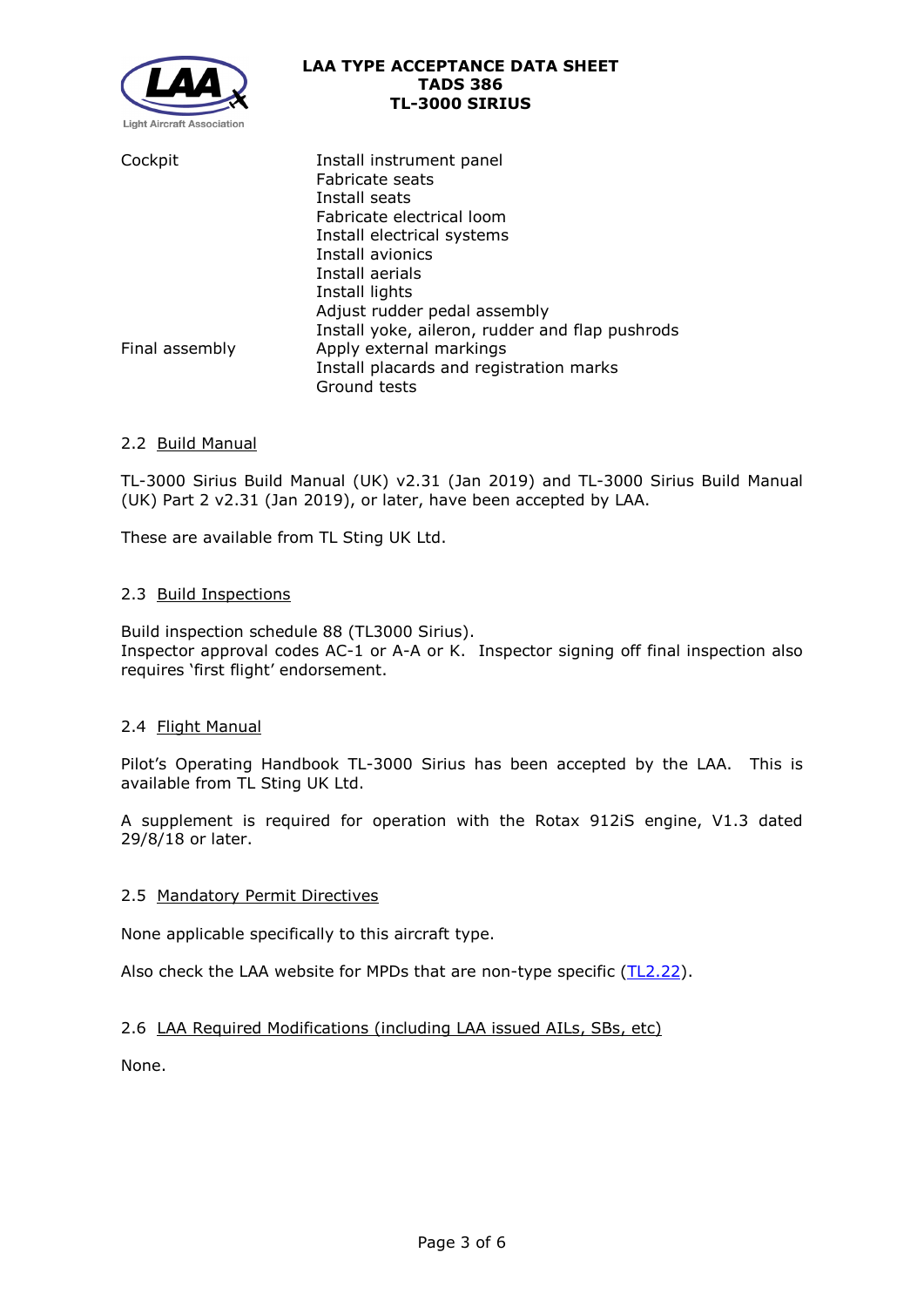

2.7 Additional engine operating limitations to be placarded or shown by instrument markings

Notes:

- Refer to the engine manufacturer's latest documentation for the definitive parameter values and recommended instruments.
- Where an instrument is not fitted, the limit need not be displayed.

With Rotax 912-ULS engine:

Maximum CHT: 135°C Max Coolant Temp: 120°C (with 50/50 Glycol/water coolant) Oil Temp Limits: 50°C to 130°C (Normal 90-110°C) Oil Pressure: 2-5 Bar Max EGT: 880°C Minimum Fuel Pressure: 0.15 bar

With Rotax 912iS engine:

Max Coolant Temp: 120°C Oil Temp Limits: 50°C to 130°C (Normal 90-110°C) Oil Pressure: 2-5 Bar Max EGT: 950°C Minimum Fuel Pressure: 2.8 bar

2.8 Control surface deflections

| Ailerons<br>(wing trailing edge to<br>aileron trailing edge)         | Up: $15^{\circ}$ ±2°<br>Down: $9^{\circ}$ $\pm$ 2°                 |
|----------------------------------------------------------------------|--------------------------------------------------------------------|
| <b>Elevators</b><br>(elevator trailing edge<br>to top tip of rudder) | Up: 19.5° ±2°<br>Down: 11° ±2°                                     |
| Elevator tab                                                         | Up: $23^{\circ}$ $\pm 2^{\circ}$<br>Down: 35° ±2°                  |
| Rudder<br>(centre of fuselage to<br>rudder bottom tip)               | 120 mm $\pm$ 20 mm                                                 |
| Flap<br>(wing trailing edge to<br>flap trailing edge)                | $0^{\circ}$ ±2 $^{\circ}$<br>$15^{\circ}$ ±2 $^{\circ}$<br>24° ±2° |

## 2.9 Operating Limitations and Placards

(Note that the wording on an individual aircraft's Operating Limitations document takes precedence, if different.)

- 1. Maximum number of occupants authorised to be carried: Two
- 2. The aircraft must be operated in compliance with the following operating limitations, which shall be displayed in the cockpit by means of placards or instrument markings:
	- 2.1 Aerobatic Limitations

Aerobatic manoeuvres are prohibited.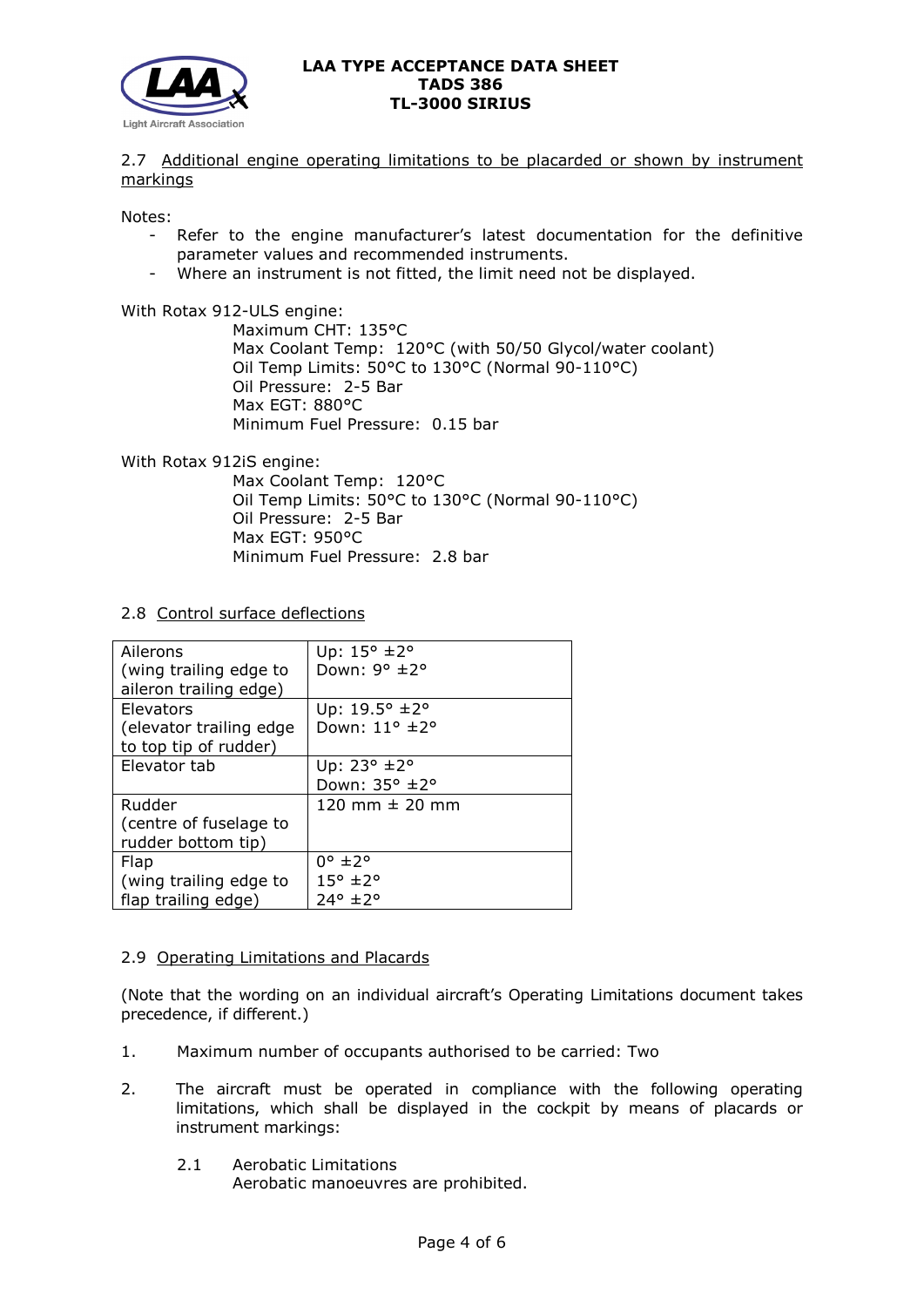

Intentional spinning is prohibited.

- 2.2 Loading Limitations Maximum Total Weight Authorised: 600 kg CG Range: Limits 305 mm to 435 mm aft of the datum point Datum point is: the wing leading edge at the root Maximum baggage weight: 20 kg (well distributed)
- 2.3 Engine Limitations Maximum Engine RPM: 5800 Maximum continuous engine RPM: 5500 Maximum CHT: 135°C Max Coolant Temp: 120°C (with 50/50 Glycol/water coolant) Oil Temp Limits: 50°C to 130°C (Normal 90-110°C) Oil Pressure Limits 2 to 5 Bar Fuel Pressure Limits: Rotax 912-ULS: 0.15 to 0.5 Bar Rotax 912iS: 2.8 to 3.2 Bar
- 2.4 Airspeed Limitations Maximum Indicated Airspeed: 138 kts Max Indicated Airspeed, Flaps Extended: 75 kts Manoeuvring Speed, Va: 108 kts Normal Operating Limit Vno: 115 kts
- 2.5 Other Limitations The aircraft shall be flown by day and under Visual Flight Rules only. Smoking in the aircraft is prohibited.

Additional Placards:

"Occupant Warning - This Aircraft has not been Certificated to an International Requirement"

A fireproof identification plate must be fitted to fuselage, engraved or stamped with aircraft's registration letters.

## 2.10 Maximum permitted empty weight

Not applicable.

# **Section 3 – Advice to owners, operators and inspectors**

## 3.1 Maintenance Manual

Maintenance Manual TL-3000 Sirius has been accepted by the LAA. This is available from TL Sting UK Ltd.

## 3.2 Standard Options

- 1. Garmin G3X Touch EFIS
- 2. Garmin G3X autopilot\*
- 3. TL Ultralight strobes, navigation and landing lights